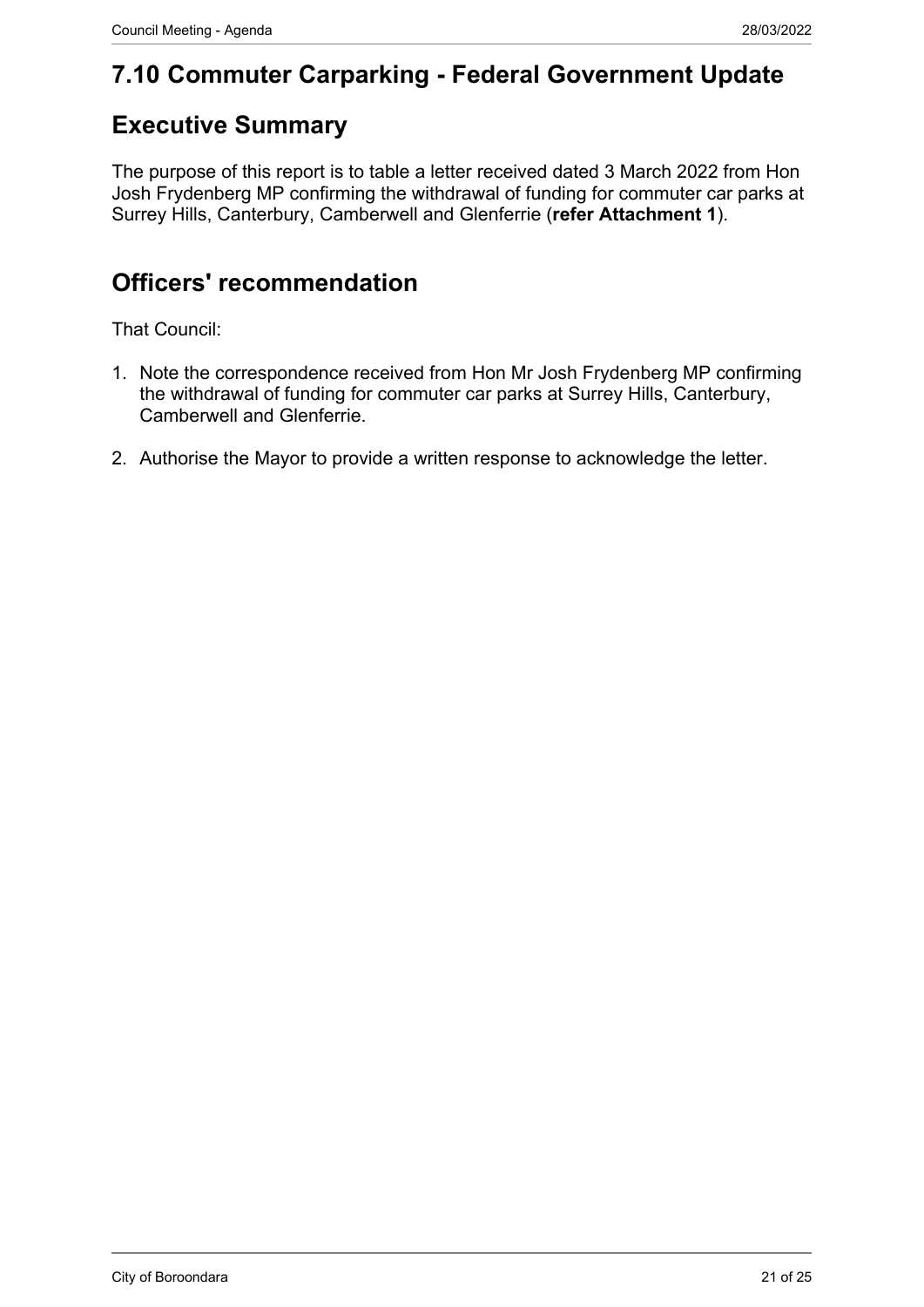#### **Responsible director: Daniel Freer, Director Places and Spaces**

#### **1. Purpose**

This report tables correspondence received from the Hon Mr Josh Frydenberg MP to withdraw funding provided by the Department of Infrastructure, Transport, Regional Development and Communications for commuter car parks in Boroondara.

 $\_$  , and the set of the set of the set of the set of the set of the set of the set of the set of the set of the set of the set of the set of the set of the set of the set of the set of the set of the set of the set of th

#### **2. Policy implications and relevance to community plan and council plan**

The Boroondara Community Plan is structured around the following seven priority themes:

- a) Your Community, Services and Facilities
- b) Your Parks and Green Spaces
- c) The Environment
- d) Neighbourhood Character and Heritage
- e) Getting Around Boroondara
- f) Your Local Shops and Businesses
- g) Civic Leadership and Governance >

The feasibility studies and community consultation for Commuter Car Parks (CCP) aligned with the following themes and strategies:

#### **Theme 4: Neigbourhood Character and Heritage Strategy**

*4.4: New development positively contributes to amenity and liveability through design excellence.* 

#### **Theme 5: Moving Around**

*Strategy 5.2: Traffic congestion is better managed through advocacy to State and Federal governments for changes to main roads. Strategy 5.5: Sustainable transport use is encouraged and supported through delivery of green travel programs and advocacy to State and Federal* 

*Governments.*

The feasibility studies and community consultation for CCP rare consistent with the policy direction and actions within the following Council strategies:

- a) Maling Road Place Plan: identifies the need for additional car parking and collaboration with other levels of government to explore parking options, with Council's site off Wattle Valley Road being one of the largest sites to offer the best option to increase car parking capacity at Canterbury into the future.
- b) Draft Glenferrie Place Plan: identifies relocation of parking to off-street facilities and consolidation into multi-level public car parks that offer improved security and weather protection.
- c) Integrated Transport Strategy: To provide improved travel and access within, to and from Boroondara. In particular to provide improved public transport, walking and cycling provision and manage private car travel more effectively, including through park and ride facilities.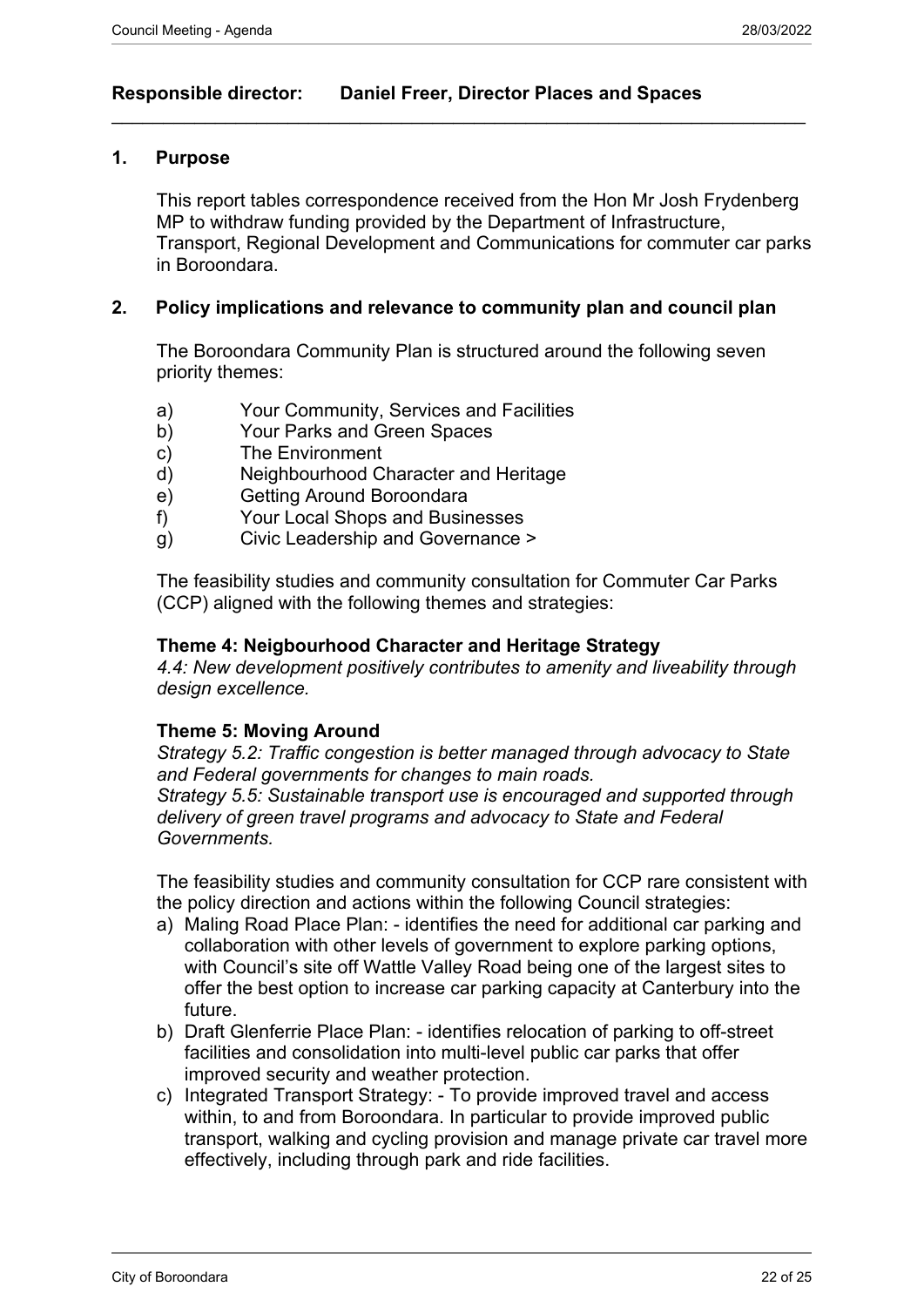#### **3. Background**

At the Council Meeting of 13 December 2021, Council resolved the following:

*That Council:* 

- 1. *Endorse the draft Commuter Carpark Projects as outlined in this report at* 
	- *a. Glenferrie (Attachment 3)*
	- *b. Canterbury (Attachment 4)*

*c. Camberwell (Attachment 5) for the purpose of community consultation commencing 14 December 2021 – 10 February 2022.* 

*2. Following the consultation phase and giving consideration to the community feedback, receive a further report at a future Council Meeting in 2022 giving consideration to progressing each project.* 

Consultation commenced and concluded in accordance with this resolution. A Special Meeting of Council was called for 15 March 2022 to consider this item. This meeting has since been cancelled.

On 3 March 2022 Hon Mr Josh Frydenberg MP wrote to Council confirming the withdrawal of funding for commuter car parks at Surrey Hills, Canterbury, Camberwell and Glenferrie. From this date all work on the project sites ceased with communications provided to the community advising of this substantive change.

It is noted the Surrey Hills site has not been overseen by the City of Boroondara, but by the Victorian State Government as part of the Level Crossing Removal Program.

#### **4. Outline of key issues/options**

The withdrawal of funding for these projects has a significant impact on the implementaiton of the Council adopted Maing Rd Place Plan, and the draft Glenferrie Road Plan which has recently completed a period of community consultation.

Officers are now giving consideration to the projects identified through these place plans for future consideration.

#### **5. Consultation/communication**

Consultation on the commuter carpark projects had been undertaken over a range of stages, with the most recent community consultation across three project sites at Canterbury, Camberwell and Glenferrie being conducted from 14 December 2021 to 10 February 2022.

#### **6. Financial and resource implications**

There are no financial implications for Council to consider in this report.

#### **7. Governance issues**

There are not direct of indirect conflicts of interest in respect of this report.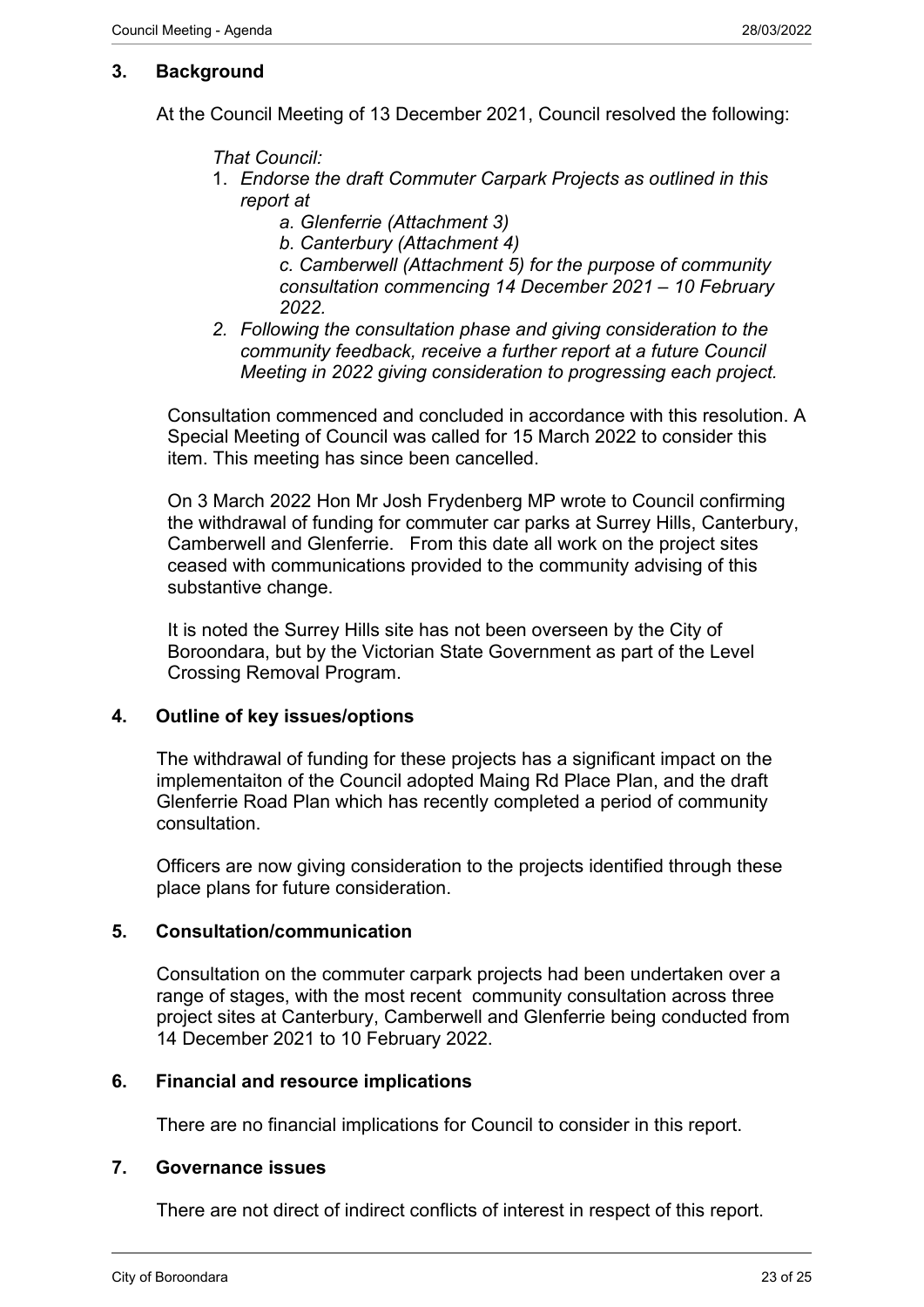### **8. Social and environmental issues**

There are no social or environmental issues for Council to consider in this report.

#### **Manager: Christine White, Manager Capital Projects**

**Report officer:** Christine White, Manager Capital Projects